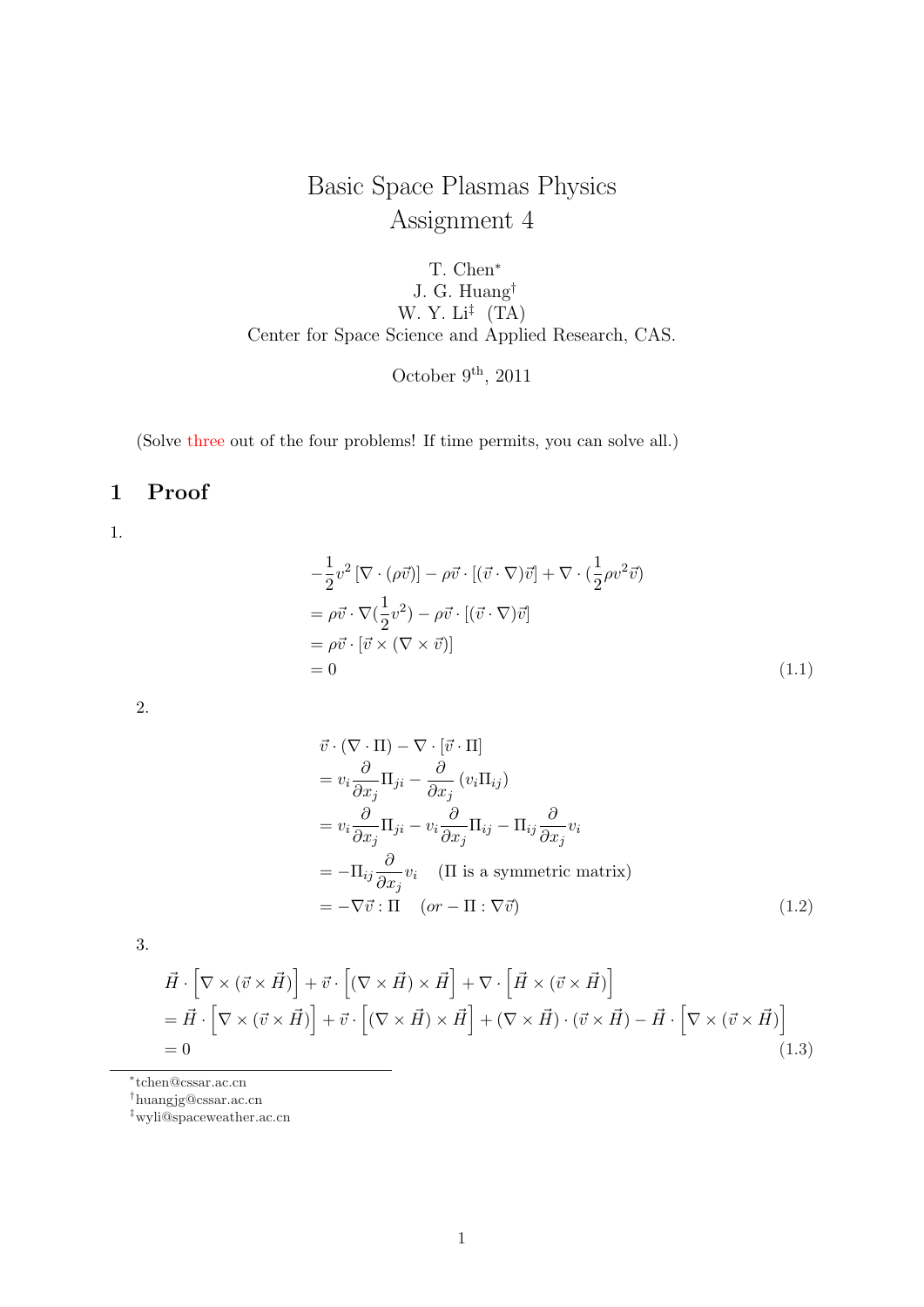4*.*

$$
\vec{H} \cdot \nabla^2 \vec{H} - \nabla \cdot \left[ \vec{H} \times (\nabla \times \vec{H}) \right] \n= \vec{H} \cdot \nabla^2 \vec{H} - (\nabla \times \vec{H}) \cdot (\nabla \times \vec{H}) + \vec{H} \cdot \left[ \nabla \times (\nabla \times \vec{H}) \right] \n= \vec{H} \cdot \nabla^2 \vec{H} - \left| \nabla \times \vec{H} \right|^2 + \vec{H} \cdot \left[ \nabla (\nabla \cdot \vec{H}) - \nabla^2 \vec{H} \right] \n= - \left| \nabla \times \vec{H} \right|^2
$$
\n(1.4)

#### **2 Magnetohydrodynamics Energy Equation**

The continuity equation is given by

$$
\frac{\partial \rho}{\partial t} + \nabla \cdot (\rho \vec{v}) = 0 \tag{2.1}
$$

where  $\rho$  is the mass density and  $\vec{v}$  is the flow velocity.

The momentum equation (equation of motion) is given by

$$
\rho(\frac{\partial \vec{v}}{\partial t} + (\vec{v} \cdot \nabla)\vec{v}) = \frac{\mu}{4\pi}(\nabla \times \vec{H}) \times \vec{H} - \nabla p + \nabla \cdot \Pi
$$
\n(2.2)

where  $\vec{H}$  is magnetic field intensity,  $\mu$  is a material dependent parameter called the permeability,  $p$  is the scalar pressure, and  $\Pi$  is the viscous stress tensor.

$$
\Pi_{ik} = \zeta \left( \frac{\partial v_i}{\partial x_k} + \frac{\partial v_k}{\partial x_i} - \frac{2}{3} \delta_{ik} \nabla \cdot \vec{v} \right) + \zeta' \delta_{ik} \nabla \cdot \vec{v}
$$
\n(2.3)

The energy equation (conservation of energy) is given by

$$
\frac{\partial W}{\partial t} + \nabla \cdot \vec{q} = 0 \tag{2.4}
$$

where *W* is total energy per unit volume and  $\vec{q}$  is the energy flux density through the boundary of the fluid element. The total energy is the sum of the kinetic, magnetic, and internal energies:

$$
W = \frac{1}{2}\rho v^2 + \frac{\mu}{8\pi}H^2 + \rho e \tag{2.5}
$$

where *e* is the internal energy per unit mass. The energy flux density is given by

$$
\vec{q} = \rho \vec{v} \left( \frac{1}{2} v^2 + e + \frac{p}{\rho} \right) + \frac{\mu}{4\pi} \vec{H} \times (\vec{v} \times \vec{H})
$$

$$
- \frac{1}{\sigma} \left( \frac{c}{4\pi} \right)^2 \vec{H} \times (\nabla \times \vec{H}) - \vec{v} \cdot \Pi - \chi \nabla T \tag{2.6}
$$

where  $\sigma$  is the electrical conductivity,  $\chi$  is the thermal conductivity, and  $T$  is the temperature.

Derive the non-conservation form of the energy equation as the following, which only contains the time derivative of *e*.

$$
\rho \frac{\partial e}{\partial t} + \rho \vec{v} \cdot \nabla e = -p \nabla \cdot \vec{v} + \nabla \vec{v} : \Pi + \nabla \cdot (\chi \nabla T) + \frac{1}{\sigma} J^2 \tag{2.7}
$$

**Hint**: The magnetohydrodynamics equations are all shown in Gaussian electromagnetic units system. The equations of magnetic field are given by

$$
\frac{\partial \vec{H}}{\partial t} = \nabla \times (\vec{v} \times \vec{H}) + \frac{c^2}{4\pi\mu\sigma} \nabla^2 \vec{H}
$$
\n(2.8)

$$
\nabla \cdot \vec{H} = 0 \tag{2.9}
$$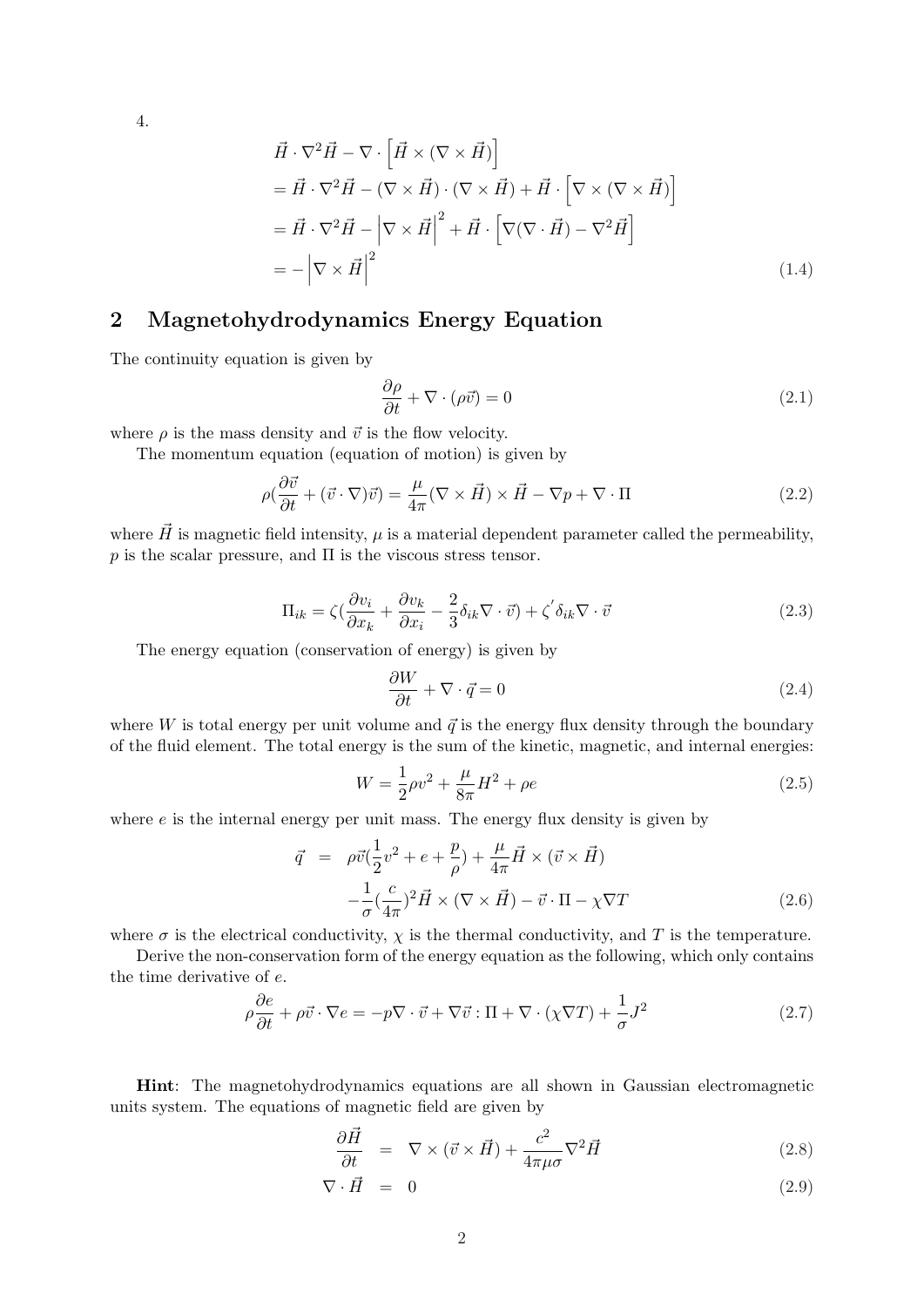#### **3 Frozen Flux Theorem**

Under ideal MHD assumption, the magnetic field equations (SI units) reduce to

$$
\frac{\partial \vec{B}}{\partial t} = \nabla \times (\vec{v} \times \vec{B}) \tag{3.1}
$$

$$
\nabla \cdot \vec{B} = 0 \tag{3.2}
$$

where  $\vec{B}$  is the magnetic flux density. Consider a closed curve *C* within the fluid, and let every point on the curve be moving with the local fluid velocity. We say that *C* is co-moving with the fluid, in the Lagrangian sense. Let *S* be a surface boundary by *C*, then we can obtain the surface integral:

$$
\iint \frac{\partial \vec{B}}{\partial t} \cdot d\vec{S} - \oint (\vec{v} \times \vec{B}) \cdot d\vec{C} = 0
$$
\n(3.3)

As  $S_1(t)$  moves in a infinite short time dt,  $S_1(t)$ ,  $S_2(t+dt)$ , and swept lateral area  $S_3$  form a closed surface. This is shown in Figure 1 at time  $t + dt$ . For  $\nabla \cdot \vec{B} = 0$ , we can obtain that

$$
\iint_{S_2} \vec{B}(t + dt) \cdot d\vec{S} - \iint_{S_1} \vec{B}(t + dt) \cdot d\vec{S} + \iint_{S_3} \vec{B}(t + dt) \cdot d\vec{S} = 0
$$
\n(3.4)



Figure 1: A surface moving with the fluid

Let  $dt \rightarrow 0$ , then

$$
\frac{\mathrm{d}}{\mathrm{d}t} \iint_{S} \vec{B} \cdot \mathrm{d}\vec{S} - \iint_{S} \frac{\partial \vec{B}}{\partial t} \cdot \mathrm{d}\vec{S} + \oint_{C} (\vec{v} \times \vec{B}) \cdot \mathrm{d}\vec{C} = 0
$$
\n(3.5)

With (3*.*3), we find

$$
\frac{\mathrm{d}}{\mathrm{d}t} \iint_{S} \vec{B} \cdot \mathrm{d}\vec{S} = 0 \tag{3.6}
$$

We conclude that in ideal MHD, the magnetic flux through any co-moving closed circuit remains constant. This important result is called the frozen flux condition.

Consummate all the derivation.

### **4 Magnetic Diffusion**

A unidirectional magnetic field  $\vec{B} = B(x, t)\vec{e_y}$  has the initial form

$$
B(x,0) = \begin{cases} +B_0, & x > 0\\ -B_0, & x < 0 \end{cases}
$$
 (4.1)